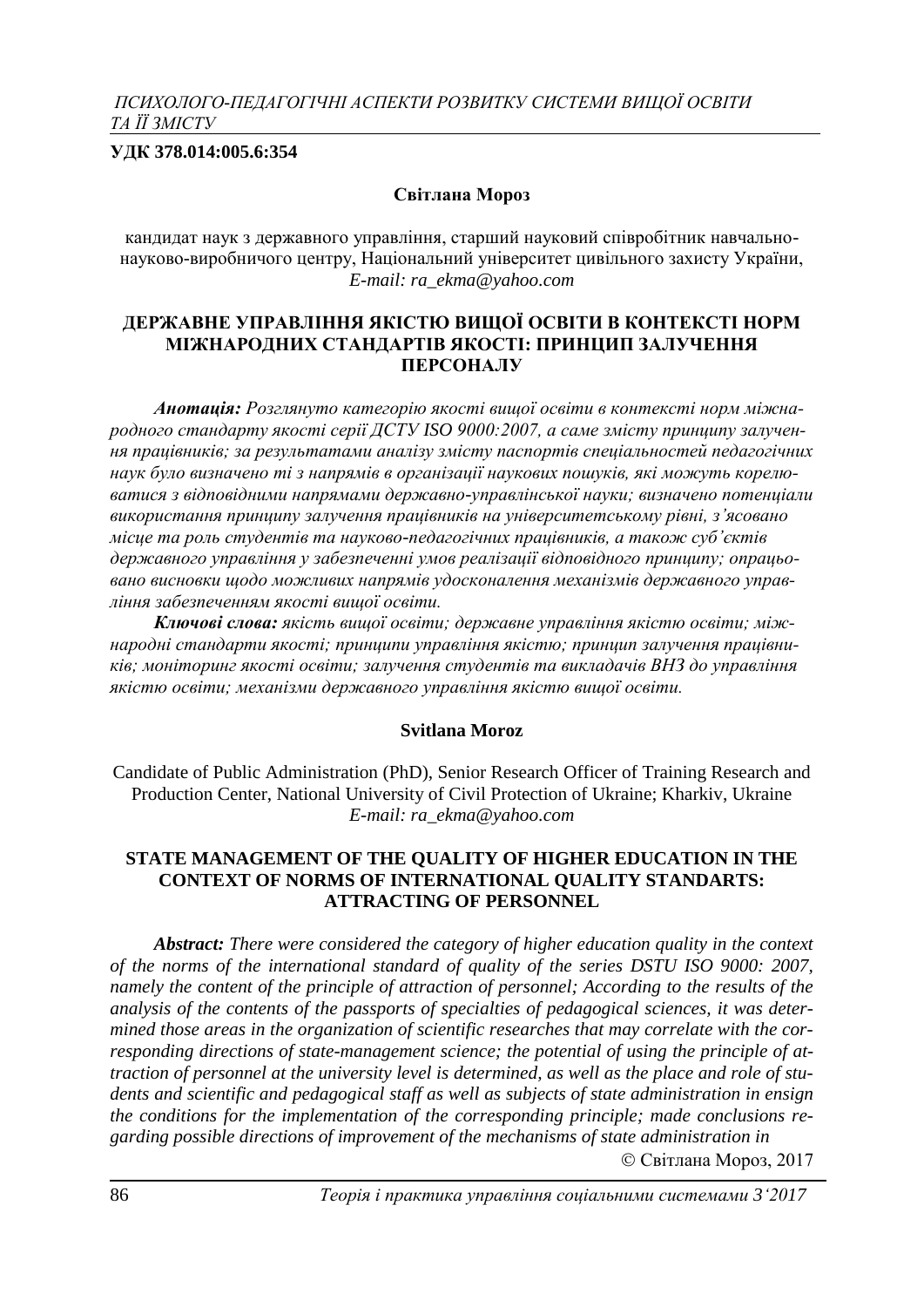*providing quality of higher education.*

*Key words: higher education quality; state management of quality of education; international quality standards; principles of quality management; the principle of attracting staff; monitoring of education quality; involvement of students and teachers of higher educational institutions in quality management of education; mechanisms of state quality management of higher education.*

## **Светлана Мороз**

## **ГОСУДАРСТВЕННОЕ УПРАВЛЕНИЕ КАЧЕСТВОМ ВЫСШЕГО ОБРАЗОВАНИЯ В КОНТЕКСТЕ НОРМ МЕЖДУНАРОДНЫХ СТАНДАРТОВ КАЧЕСТВА: ПРИНЦИП ПРИВЛЕЧЕНИЯ ПЕРСОНАЛА**

*Аннотация: Рассмотрена категория качества высшего образования в контексте норм международного стандарта качества серии ДСТУ ISO 9000: 2007, а именно в контексте принципа привлечения работников; в результате анализа содержания паспортов специальностей педагогических наук были определены те из направлений в организации научных изысканий, которые могут соответствовать направлениям государственно-управленческой науки; определены потенциалы использования принципа привлечения работников на университетском уровне, выяснены место и роль студентов и научно-педагогических работников, а также субъектов государственного управления в обеспечении условий реализации соответствующего принципа; сформулированы выводы относительно возможных направлений совершенствования механизмов государственного управления обеспечением качества высшего образования.*

*Ключевые слова: качество высшего образования; государственное управление качеством образования; международные стандарты качества; принципы управления качеством; принцип привлечения работников; мониторинг качества образования; привлечение студентов и преподавателей вузов к управлению качеством образования; механизмы государственного управления качеством высшего образования.*

## **Svitlana Moroz**

#### An extended abstract of a paper on the subject of: **"State management of the quality of higher education in the context of norms of international quality standarts: attracting of personnel"**

*Problem setting. The issue of the quality of higher education, due to its remarkable socio-economic, cultural and humanitarian significance, is determined at the level of one of the main priorities of the government and its specialized institutions. Issues of quality assurance in higher education were discussed at one of the last communicative activities of the Ministry of Education and Science, which was conducted within the framework of the Medium-Term Plan of the Government's Priority Actions by 2020 with the participation of experts and the public. Among the priorities of development of the higher education system, the participants of the event drew attention to the place and role of the Ministry of Education and Science of Ukraine and the National Agency for the Quality Assurance of Higher Education in formation and further development of the system of quality control of education at the university level.*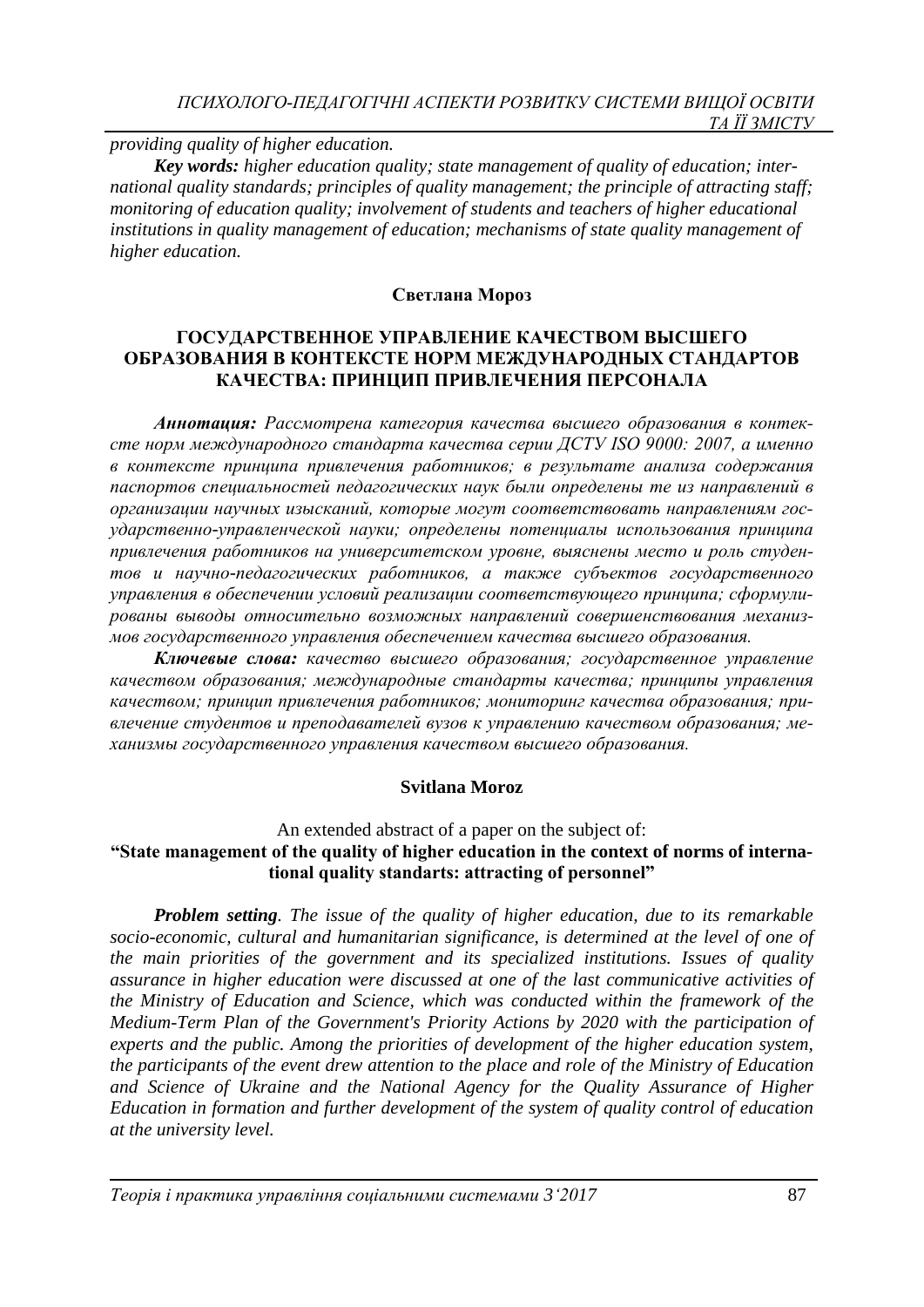*Recent research and publications analysis. The issue of quality of higher education in the context of a particular manifestation of its complex and diverce content is always within the research focus of attention of researchers. Among the latest scientific developments, thematic focus of which is devoted to the various aspects of the foregoing problems, we should pay attention to the works of L.A. Haievs'ka, O.V. Zhabenko, S.V. Majboroda (the theoretical and historical aspects of state management of education were stated); S.K. Andrejchuk, S.M. Dombrovs'ka, V.M. Oharenko (the content and the practice of using the mechanisms of state management on the system of higher education were researched); D.V. Bondar, O.V. Postupna, T.M. Tarasenko (the institutional-legal and socio-economic conditions for the effective development of higher education were defined); T.I. Hladka, T.O. Lukina, A.V. Romin (the peculiarities of state quality management of providing educational services in the system of higher education were determined); O.V. Dubrovka, R.A. Naumenko, L.I. Paraschenko (organizational, methodological and practical aspects of the manifestation of state-management influence on the educational sphere were researched) and researches of other scientists. Despite the sufficient level of scientific study of the problems of quality of higher education, some areas of its positioning within the scientific knowledge remain open to further scientific research.*

*Paper objective. Consider the issues of the category of higher education quality in the context of the norms of the international standard of quality of the series DSTU ISO 9000: 2007. To formulate a conclusion on the directions for improving the mechanisms of public management of the quality of higher education.*

*Paper main body. Understanding the content and the ways of manifistation of the phenomenon of quality of education, regardless of the level of organization of scientific research and the direct focus of the researcher's attention, is difficult to imagine without clarifying the requirements of the norms of international documents, since it is in the context of their standards (provisions) that they are not only practical consolidation of existing theoretical knowledge, but also peculiar programming of further development, both directly in the system of higher education and in the educational sector as a whole. The principle of engagement has been determined by the authors of ISO 9000: 2007 at the level of one of the key principles of quality management. Within this publication, we will take the students (post-graduate students) and the teaching staff as the overall staff of a higher educational institution.*

*Among the main ways of implementation the principle of staffing at the university level the following ones should be noted:*

*- improvement of the content of the criteria for conducting a competition for filling vacant positions of scientific and scientific-pedagogical workers by introduction of uniform, clear requirements for candidates by the state and ensuring the principle of transparency at all stages of the competitive selection;*

*- initiating a discussion about the possibilities and directions of decentralization of the authority of the head of the university in the direction of delegation of his authority and responsibility regarding the functions of control over the quality of higher education;*

*- increasing the level of motivation of the teaching staff and the students to participate in the process of controlling the quality of higher education, including at the expense of increasing their level of protection from possible pressure from the administration of higher educational esteblishment and colleagues.*

*The implementation of the principle of attracting staff to quality management of higher education implies the availability of not only the desire of the faculty and students to participate in the process, but also the ability of these individuals to perform certain functions. Hence, university staff should have a high professional level and be motivated to*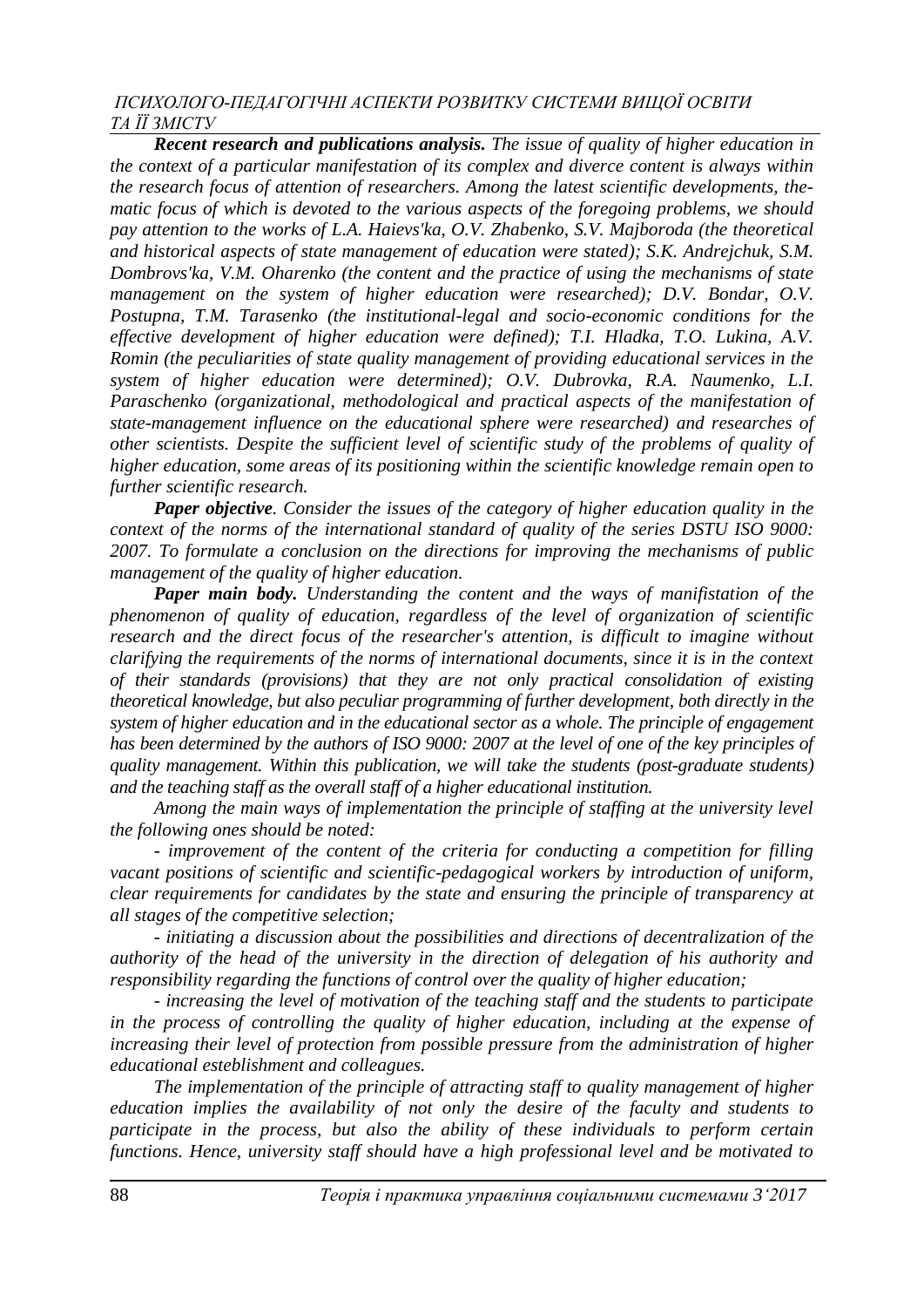*participate in the quality control process. It should be noted that those persons who will directly participate in the functions of control should have guarantees on the impartial attitude of the head and administration of the university, both during the performance of the received authority and after the publication of the results of the work performed.*

*Conclusions of the research. Taking into consideration the foregoing, we can formulate the following conclusions.*

*Firstly, the involvement of scientific and pedagogical workers and students in the processes of quality management of higher education is a powerful tool, the use of which can, on the one hand, improve the standards of providing educational services to domestic higher educational institutions, and, on the other, help increase the level of efficiency of the execution of the state order on training of specialists with higher education. Taking into account the content of the principle of attraction of personnel, we consider it possible to propose inclusion of the norm on the mandatory consideration of the students' views as the direct participants of the educational process and the customers of the educational service, on the quality of higher education in terms of monitoring its quality.*

*Secondly, adherence to the principle of attracting scientific and pedagogical workers and students to the management of higher education quality can only provide a tangible result if each participant in the process will identify themselves with the university and have a real opportunity to influence both the strategy for its development and the the content and practice of implementing the function of control over the quality of higher education. Achievement of a sufficient level of identification by the subjects and objects of the educational process for objective assessment of the quality of higher education can be ensured only if the role of university self-governing organizations in the management of higher educational institutions is strengthened and at the same time with the limited influence of the administration of higher educational institutions on the solutions to personnel issues. We believe that existing norms and practices of conducting competitive selection when replacing vacant positions of scientific and pedagogical workers and concluding labor contracts with them are not effective and do not ensure the high quality of staffing of higher educational institutions.*

**Постановка проблеми в загальному вигляді** та її зв'язок із важливими науковими чи практичними завданнями. Проблематика якості вищої освіти, з огляду на свою соціально-економічну та культурно-гуманітарну значущість, визначається на рівні одного з основних пріоритетних напрямів діяльності уряду та його профільних інститутів. Питання забезпечення якості вищої освіти стали предметом обговорення на одному з останніх комунікативних заходів Міністерства освіти і науки України, яке було проведено у межах проекту Середньострокового плану пріоритетних дій Уряду до 2020 року за участю експертів та громадськості. Серед пріоритетних завдань розвитку системи вищої освіти учасники заходу звернули увагу на місце і роль МОН України та Національного агентства із забезпечення якості вищої освіти у формуванні та подальшому розвитку системи контролю якості освіти на університетському рівні. Серед ключових проблем позиціонування вітчизняної системи вищої освіти на рівні міжнародних рейтингів, директор департаменту вищої освіти МОН України О.І. Шаров виділив недостатній рівень якості українських шкіл менеджменту, а також неефективну систему підготовки кадрів. На переконання О.І. Шарова, підвищення якості менеджмент-освіти в Україні щонайменше на 10 позицій (відповідно до методики розрахунку показника рівня освіти у межах Глобального індексу конкурентоспроможності Світового економічного форуму), «сприятиме підвищенню ефективності управління та економічному розвитку країни» [14]. Слід звернути увагу, що під час закриття шостої сесії Верховної Ради во-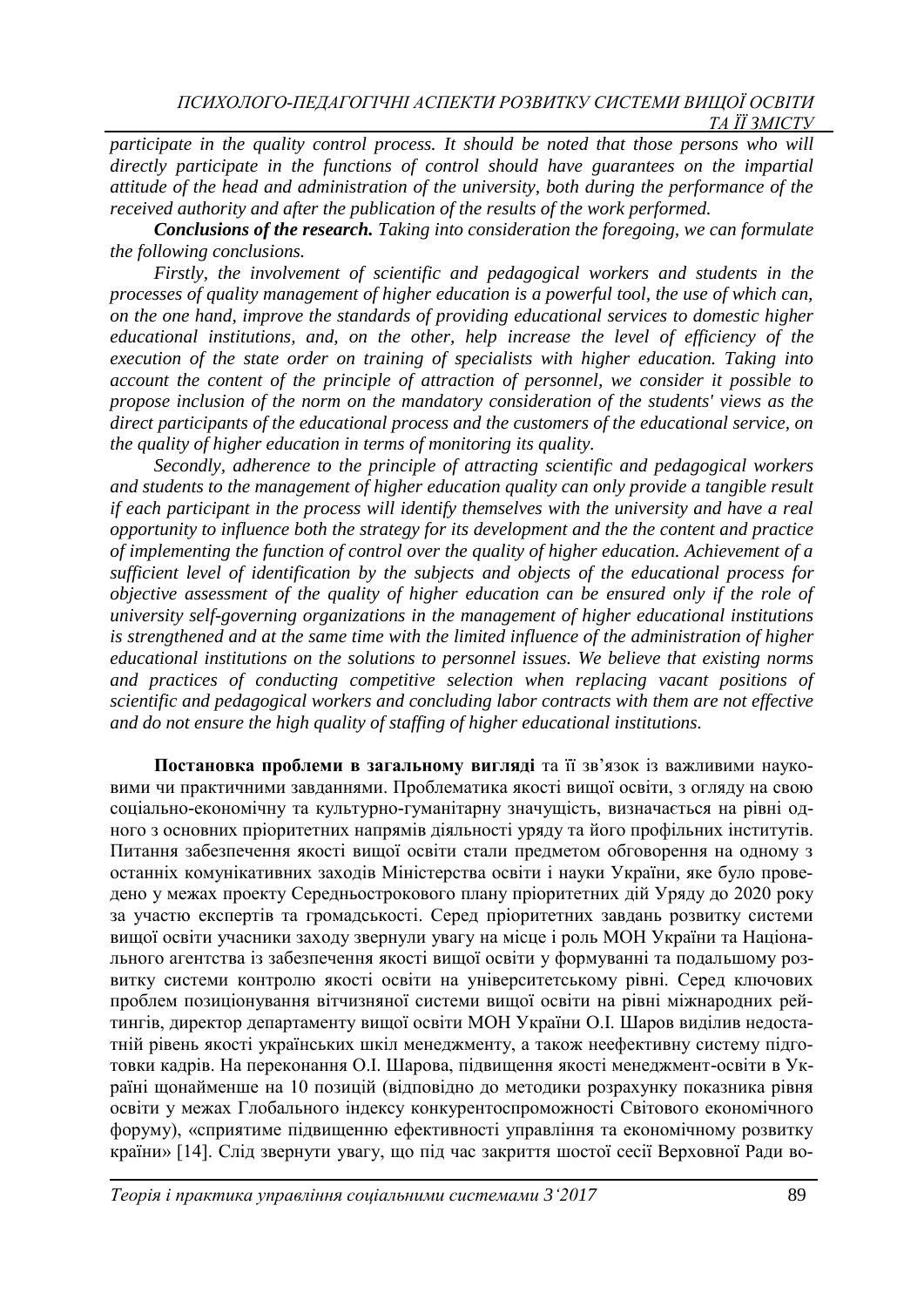сьмого скликання, питання реформування системи освіти було визначено прем'єрміністром України В.Б. Гройсманом на рівні позачергового для вирішення. На його переконання, реформа освіти, у своїй єдності з пенсійною та реформою охорони здоров'я, покликана «змінити якість життя українських громадян. Люди мають отримати якісну освіту, якісну систему охорони здоров'я, якісне пенсійне забезпечення» [12].

З одного боку, така увага органів державної влади до розвитку системи вищої освіти може бути потрактована через призму змісту того факту, що вітчизняна освітянська галузь об'єднує у свої межах діяльність приблизно 9 млн. осіб [11, с. 1]. Тобто майже кожен п'ятий мешканець України тим чи іншим чином пов'язаний з функціонуванням відповідної системи. З іншого боку, значущість системи вищої освіти обумовлена її потенціалами для подальшого розвитку як безпосередньо для окремої людини, так і для суспільства в цілому. Вища освіта розглядається Д.Г. Лук'яненком на рівні джерела конкурентоспроможності національної економіки [4, с. 209–268]. Б.М. Данилишин звертає увагу на залежність динаміки зростання ВВП на душу населення від рівня та якості освіти задіяних осіб у його формуванні [2, с. 26–27]. За дослідженнями В.М. Мороза, рівень освіти населення країни суттєво впливає на рівень розвитку її трудових можливостей та створює безпосередні передумови для підвищення ефективності використання людських ресурсів [5, с. 254–255]. На переконання О.А. Грішнової, саме освіта з її потенціалами для забезпечення зайнятості населення та соціального розвитку держави є підґрунтям не лише для здійснення бажаних соціально-економічних перетворень, а і для збереження людського, інтелектуального і соціального капіталу України [1, с. 40].

**Аналіз останніх досліджень і публікацій**, у яких започатковано розв'язання цієї проблеми і на які спирається автор. Проблематика якості вищої освіти традиційно розглядається через призму компетенції педагогічних та психологічних наук. Цілком очевидно, що такий підхід у визначенні векторів наукового пошуку є цілком виправданим, адже категорія якості вищої освіти позиціонує на рівні одного з напрямів наукових досліджень. Наприклад, Паспорт спеціальності 13.00.02 – теорія та методика навчання, визначає проблематику прогнозування й діагностування якості підготовки фахівця на рівні одного з напрямів досліджень. У свою чергу, зміст напрямів досліджень Паспорту спеціальності 13.00.09 – теорія навчання, визначає питання моніторингу якості навчального процесу на рівні предметного поля для організації наукових пошуків. У дещо опосередкованому вигляді проблематика якості вищої освіти позиціонує у змісті Паспорту спеціальності 13.00.06 – теорія та методика управління освітою. Слід звернути увагу, що визначені цим документом напрями досліджень освітянської проблематики досить вдало поєднуються зі змістом паспортів спеціальності державно-управлінської науки. Серед напрямів досліджень спеціальності 13.00.06 найбільш повно відповідають предметному полю науки державного управління такі з них: теоретико-методологічні та методичні засади держаної політики в галузі управління освітою; актуальні проблеми місцевого і регіонального управління освітою; дослідження системи державної атестації та акредитації навчальних закладів; громадське самоврядування в системі управління освітою; моніторинг, контроль та оцінювання в галузі управління освітою [10]. Отже, проблематика якості вищої освіти, не дивлячись на своє переважне позиціонування у межах педагогічних наук, цілком обумовлено набула свого розвитку в контексті змісту паспортів спеціальності науки державного управління. Серед останніх наукових напрацювань, тематична спрямованість яких була зосереджена на дослідженнях тих чи інших аспектів прояву якості вищої освіти, слід звернути увагу на роботи: В.П. Андрущенка та Ю.В. Беха (розкрито перспективи використання механізмів організаційно-освітньої взаємодії держави та громадянського суспільства), Г.В. Єльникової та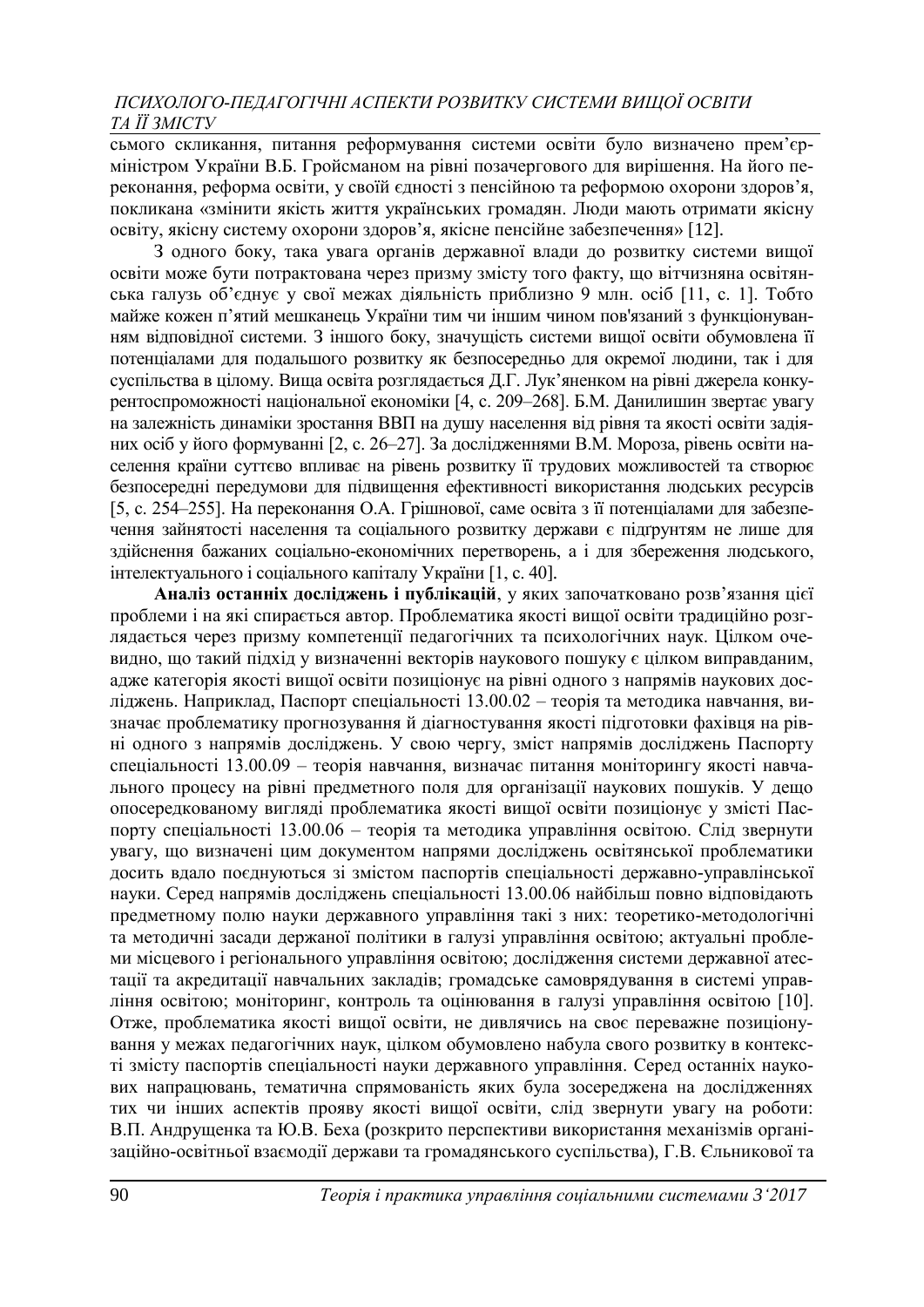В.І. Свистун (розглянуто умови та визначено перспективи інституціоналізації соціального партнерства щодо розвитку професійно-технічної освіти); С.А. Калашнікової та С.В. Курбатова (досліджено напрями вдосконалення якості вищої освіти на засадах об'єктивності та прозорості, довіри і субсидіарності, партнерства та колегіальної відповідальності); І.С. Каленюк та О.В. Кукліна (визначено стратегічні пріоритети розвитку вищої освіти, а також визначено механізми державного управління розвитком її системи); О.Г. Романовського та О.С. Пономарьова (розглянуто взаємозв'язок феномену якості освіти з системою конкурентоспроможності фахівця та успішністю його позиціонування на ринку праці, а також якість підготовки фахівців); І.А. Рощик та В.Я. Гуменюка (висвітлено теоретичні положення і практичні рекомендації щодо трансформації економічних механізмів управління вищою освітою); З.В. Рябової (розроблено та запропоновано до використання концепцію маркетингу в освіті, а також визначено функції і завдання її управлінням на основі маркетингових технологій); Л.Л. Сушенцевої та С.О. Шевченка (надано порівняльну характеристику змісту класичного та освітнього маркетингу); І.П. Тавлуй (розглянуто нормативно-правове підґрунтя щодо забезпечення гарантій якості освітньої діяльності та вищої освіти) та дослідження інших вчених.

У межах державно-управлінської науки питання якості вищої освіти набули свого розвитку у роботах: Л.А. Гаєвської, О.В. Жабенка, С.В. Майбороди (обґрунтовано теоретико-історичні аспекти державного управління освітою); С.К. Андрійчука, С.М. Домбровської, В.М. Огаренка (досліджено зміст та практику використання механізмів державного управління системою вищої освіти та розкрито їх зміст); Д.В. Бондара, О.В. Поступної, Т.М. Тарасенко (визначено інституціонально-правові та соціально-економічні умови ефективного розвитку вищої освіти); Т.І. Гладкої, Т.О. Лукіної, А.В. Роміна (з'ясовано особливості державного управління якістю надання освітніх послуг в системі вищої освіти); О.В. Дубровки, Р.А. Науменко, Л.І. Паращенко (досліджено організаційно-методичні та практично-діяльнісні аспекти прояву державно-управлінського впливу на освітянську сферу) та багатьох інших дослідників. Окремі питання прояву проблематики якості вищої освіти були нами розглянуті у межах попередніх напрямів наукових пошуків [9], а отже, ця публікація є їх логічним продовженням.

Слід звернути увагу на той факт, що питання якості вищої освіти постійно перебувають у межах кола наукових інтересів дослідників. Серед останніх науковокомунікативних заходів, тематика яких була спрямована на вдосконалення змісту та практики функціонування системи вищої освіти України слід звернути увагу на: семінар «Процедури, інструменти та критерії в межах системи забезпечення якості вищої освіти» (12.09.2017, м. Київ – Національний Еразмус+ офіс в Україні у співпраці з Представництвом ЄС в Україні, Міністерством освіти і науки України та Національною академією педагогічних наук України); IV міжнародну науково-практичну конференцію «Інноваційний розвиток вищої освіти: глобальний та національний виміри змін» (06.04.2017, м. Суми – Інституту педагогіки і психології Сумського державного педагогічного університету імені А. С. Макаренка); IV науково-методичну конференцію «Забезпечення якості вищої економічної освіти: сучасний стан та перспективи» (02.02.2017, м. Харків – Харківського інституту фінансів КНТЕУ). Серед найбільш очікуваних науково-практичних конференцій відповідного змістовного спрямування слід виділити міжнародну науково-практичну конференцію «Управління якістю вищої освіти: проблеми та перспективи», проведення якої відбудеться 29.09.2017 під патронатом Національної академії педагогічних наук України у ДВНЗ «Університет менеджменту освіти» та ХІV всеукраїнську науково-методичну конференцію **«**Модернізація вищої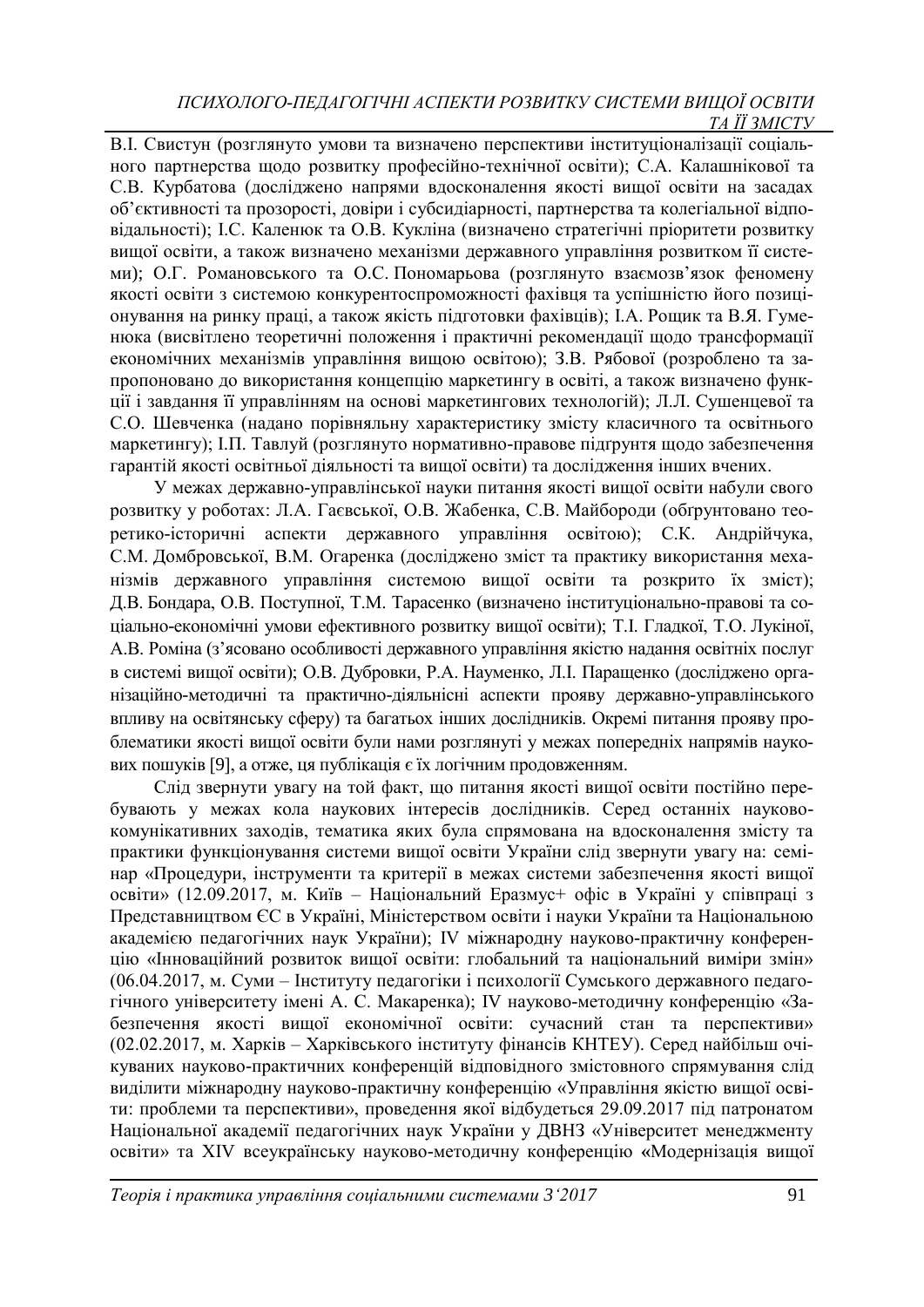освіти та проблеми управління якістю підготовки фахівців. Імплементація нових стандартів освіти**»** (29.09.2017, м. Харків – Харківський державний університет харчування та торгівлі). Незважаючи на достатній рівень теоретико-методологічного опрацювання проблематики якості вищої освіти, окремі напрями позиціонування її складного та багатогранного змісту все ще залишаються відкритими для подальших наукових пошуків.

**Виділення не вирішених раніше частин загальної проблеми**, котрим присвячується дана стаття. Розуміння змісту та напрямів прояву феномену якості освіти, незалежно від рівня організації наукового пошуку та безпосереднього фокусу уваги дослідника, важко уявити без з'ясування вимог норм міжнародних документів, адже саме в контексті затверджених ними стандартів (положень) відбувається не лише практичне закріплення існуючих теоретичних знань, а і своєрідне програмування подальшого розвитку, як безпосередньо системи вищої освіти, так і освітянської галузі в цілому. Вище ми звернули увагу на той факт, що проблематика управління якістю вищої освіти перебуває у фокусі наукової уваги дослідників, тобто не є принципово новим напрямом в організації наукових пошуків. Разом з тим динаміка оновлення знань щодо предметів наукової уваги у поєднанні із зміною її акцентів відповідно до тих чи інших складових їх змісту потребує на постійне удосконалення, як у цілому самої системи відповідних знань, так і безпосередньо змісту її базових (основних) категорій. У межах цієї публікації ми звернемо увагу на ті аспекти прояву порушеної вище проблематики, які відповідно до практики свого функціонування пов'язані зі змістом міжнародних норм та стандартів визначених ДСТУ ISO 9000:2007.

**Формулювання цілей статті** (постановка завдання). З'ясувати напрями державного управління якістю вищої освіти в контексті змісту принципу залучення персоналу (працівників) міжнародного стандарту якості серії ДСТУ ISO 9000:2007 та опрацювати пропозиції щодо вдосконалення змісту та практики використання механізмів державноуправлінського впливу на систему забезпечення якості вищої освіти.

**Виклад основного матеріалу дослідження** з повним обґрунтуванням отриманих наукових результатів. Конкретизація змісту категорії якості освіти в контексті норм офіційних документів та моніторингових місій може бути здійснена через призму міжнародних стандартів якості серії ДСТУ ISO 9000:2007. Словник термінів цього документа розглядає можливість тлумачити категорію якості, яка є базовою відповідно до обраної нами для з'ясування змісту дефініції, як ступінь, власних характеристик задовольняє певні вимоги (характеристики та вимоги визначаються на рівні окремих категорій) [13, с. 12]. Крім того, документ містить перелік основних принципів управління якістю, що також сприяє розумінню змісту відповідної категорії. Автори стандарту ДСТУ ISO 9000:2007 визначають такі принципи управління якістю: 1) орієнтація на замовника (організації залежать від своїх замовників і тому мають розуміти поточні й майбутні їх потреби, виконувати їхні вимоги та прагнути до перевищення їхніх очікувань); 2) лідерство (керівники встановлюють єдність призначеності та напрямів діяльності організації. Їм треба створювати та підтримувати таке внутрішнє середовище, в якому працівники цілком можуть бути залучені до досягнення цілей, поставлених перед організацією); 3) залучення працівників (працівники на всіх рівнях становлять основу організації, і їх цілковите залучення дає змогу використовувати їхні здібності на користь організації); 4) процесний підхід (бажаного результату досягають ефективніше, якщо діяльністю та пов'язаними з нею ресурсами керують як процесом); 5) системний підхід до управління (визначення й розуміння взаємопов'язаних процесів та управління ними як системою сприяє результативному та ефективному досягненню цілей організацією); 6) постійне поліпшення (постійне покращення загальних показників діяльності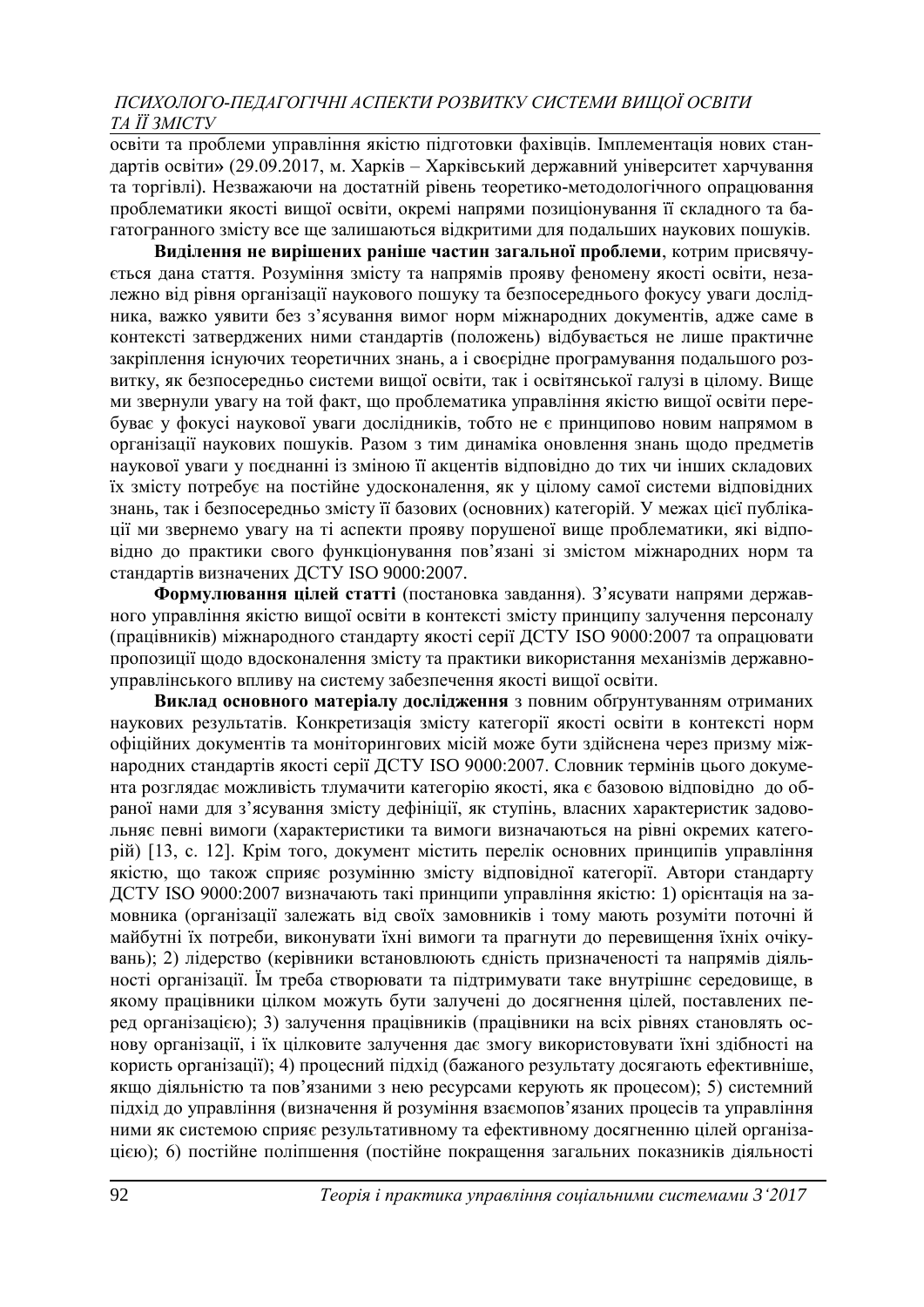організації треба вважати незмінною ціллю організації); 7) прийняття рішень на підставі фактів (ефективні рішення приймають на підставі аналізування даних та інформації); 8) взаємовигідні стосунки з постачальниками (організація та її постачальники є взаємозалежними, і взаємовигідні стосунки підвищують спроможність обох сторін створювати цінності) [13, с. 4–5].

Кожен з цих принципів не лише може, а і повинен бути інтерпретований через призму категорії якості вищої освіти. Такий крок, свого часу здійснило чимало дослідників. Серед найбільш цікавих, на нашу думку, є дослідження Р.А. Кубанова. Вчений пропонує цілком логічно завершену та ретельно опрацьовану концепцію поглядів щодо сприйняття проблематики якості вищої освіти в контексті наведених вище принципів [3]. Переосмислюючи результати досліджень вченого, спробуємо розглянути категорію якості вищої освіти в контексті предметного поля державно-управлінської науки.

Принцип залучення працівників було визначено авторами ДСТУ ISO 9000:2007 на рівні одного з ключових принципів управління якістю. Перш за все, в контексті нашої безпосередньої уваги, ми повинні змінити акцент відповідного принципу із «залучення працівників» на «залучення учасників процесу навчання», адже неврахування місця та ролі об'єктів навчання в процесі забезпечення якості вищої освіти не лише викривлює зміст наведеного принципу, а і руйнує систему забезпечення його ефективності. Тобто подальші наші роздуми, принаймні у межах змісту саме цього пункту, будуть стосуватися одночасно наукових та науково-педагогічних працівників, і здобувачів вищої освіти. Зміст принципу залучення працівників ВНЗ та студентів до процесу контролю якості, як на індивідуальному, так і на організаційному рівнях, повинен розкриватися не лише через призму безпосередньої участі суб'єкту виконання функцій контролю, а у тому числі й у контексті командної роботи. Тут мається на увазі та особливість роботи команди, яка пов'язана з існуванням «солідарної відповідальності», тобто прорахунки одного з членів команди ідентифікуються як прорахунки всієї команди, так само як і перемога (здобутки) одного з членів команди – є перемогою (здобутками) всієї команди. Солідарна відповідальність передбачає можливість для кожного з членів команди бути почутим керівництвом команди, тобто будь-який з представників трудового колективу ВНЗ, так само як і будь-який студент повинен мати не лише реальну можливість звернутися до керівника ВНЗ або його заступників з власними ідеями або зауваженнями, а і бути впевнений, що його пропозиції будуть розглянуті. Дотримання принципу залучення працівників до виконання функцій управління, а відповідно і до функції контролю якості вищої освіти, обумовлює необхідність децентралізації системи управління. Іншими словами, повноваження адміністрації, так само як і її відповідальність, повинні бути делеговані на нижні ієрархічні рівні. Питання полягає у готовності керівників ВНЗ та його адміністрації «поділитися владою» з науково-педагогічними працівниками та студентами ВНЗ. На жаль, практика реалізації функцій управління на університетському рівні свідчить про непопулярність принципів децентралізації, адже передавання своїх повноважень іншим не обумовлює зняття відповідальності з керівника ВНЗ. Можемо констатувати існування певного протиріччя. Наприклад, керівником ВНЗ, як правило, стає людина, яка має підтримку трудового колективу та відповідає формальним вимогам. Вище ми звернули увагу, що така людина повинна бути лідером. З огляду на ці критерії, обраний керівник, цілком очікувано, буде харизматичною та амбіціозною людиною. Скоріше за все, така людина не буде вмотивована до делегування владних повноважень, але можливість перекладання відповідальності буде сприйматись як належне повною мірою. Цілком очікувано, що тяжіння керівника ВНЗ до централізації владних повноважень у межах свого ієрархічного рівня з одночасним пе-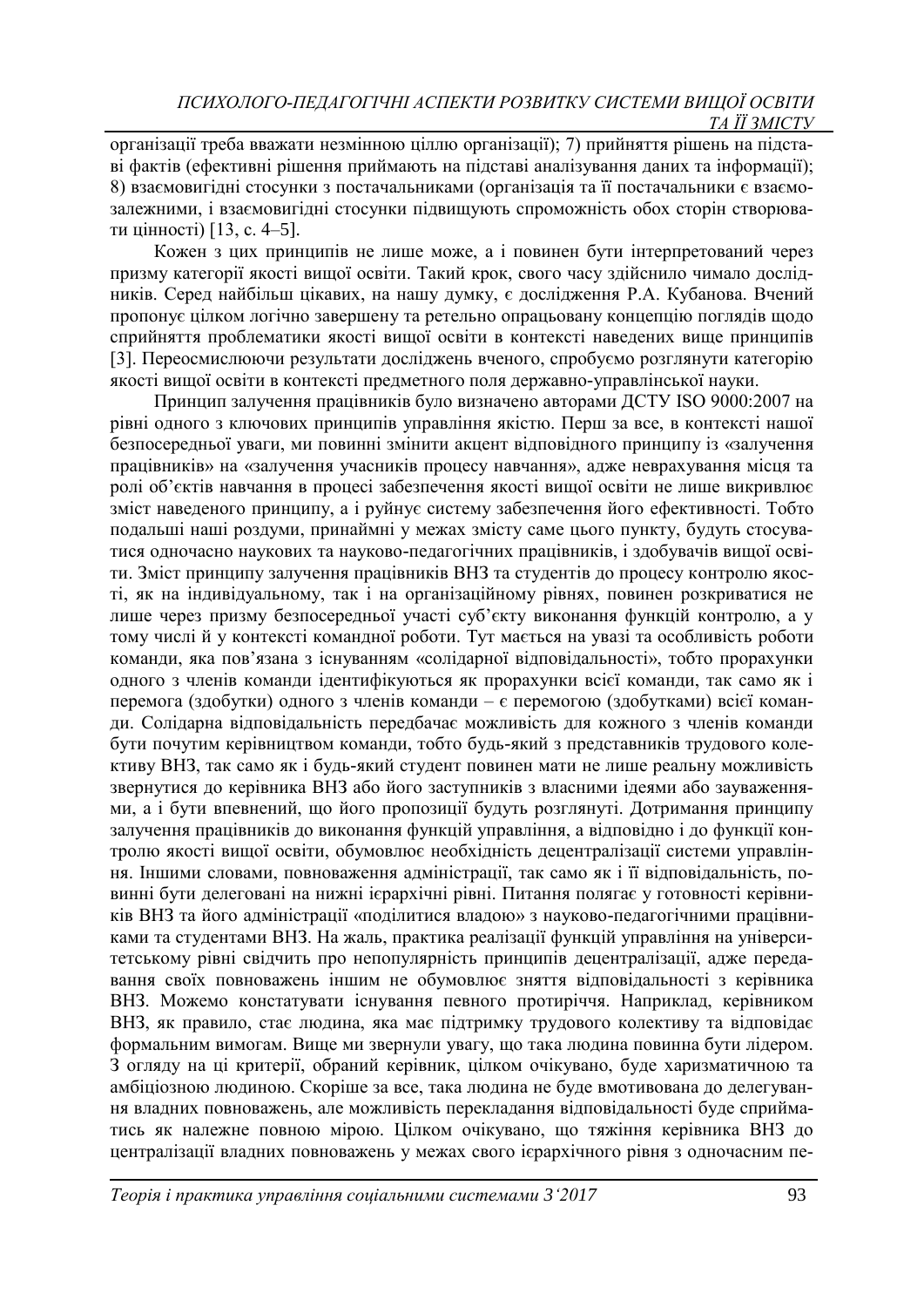рекладанням відповідальності на підлеглих не сприятиме реалізації принципу залучення працівників як до організаційної діяльності в цілому, так і безпосередньо до процесу контролю за якістю надання освітньої послуги.

Крім того, реалізація принципу залучення працівників до управління якістю вищої освіти передбачає наявність не лише бажання професорсько-викладацького складу та студентів брати участь у відповідному процесі, а і здатності цих осіб до виконання певних функцій. Отже, працівники ВНЗ повинні мати високий професійний рівень, а також бути мотивованими до участі у процесі контролю якості. Слід звернути увагу, що ті особи, які братимуть безпосередню участь у здійснені функцій контролю, повинні мати гарантії щодо неупередженого ставлення до себе з боку керівника та адміністрації ВНЗ, як під час виконання отриманих повноважень, так і після оприлюднення результатів проведеної роботи.

Повертаючись до проблематики якості вищої освіти, в контексті змісту принципу управління якістю ДСТУ ISO 9000:2007 «Принцип залучення працівників», вважаємо за необхідне звернути увагу на такі напрями його реалізації на університетському рівні:

– удосконалення змісту критеріїв проведення конкурсу на заміщення вакантних посад наукових та науково-педагогічних працівників в частині запровадження державою єдиних, зрозумілих вимог до кандидатів та забезпечення принципу прозорості на всіх етапах конкурсного відбору. В контексті цієї тези слід звернути увагу на дослідження В.М. Мороза, який запропонував достатньо ефективну модель проведення конкурсу на заміщення посад науково-педагогічних працівників [6];

– ініціювати дискусію навколо можливості та напрямів децентралізації влади керівника ВНЗ за напрямом делегування його владних повноважень та відповідальності щодо функцій контролю за якістю вищої освіти. Частково відповідна пропозиція знайшла своє опрацювання у межах результатів наших попередніх пошуків [7, 8];

– підвищити рівень мотивації працівників та студентів ВНЗ до участі в процесі контролю за якістю вищої освіти, у тому числі і за рахунок підвищення рівня їх захищеності від можливого тиску з боку адміністрації ВНЗ та колег.

На переконання Р.А. Кубанова, принцип залучення працівників до управління якістю вищої освіти може бути розглянутий через призму професійної діяльності наукових та науково-педагогічних працівників [3]. Ми не можемо погодитись з такою точкою зору, адже питання оцінювання рівня розвитку трудових можливостей відповідної категорії працівників не перебуває у фокусі проблематики «принципу залучення», хоча, безумовно, безпосередньо стосується феномену якості вищої освіти. З огляду на цей факт, вважаємо за можливе розглянути проблематику оцінювання рівня розвитку трудового потенціалу професорсько-викладацького складу у межах окремого напряму наукового пошуку.

**Висновки з даного дослідження** та перспективи подальших розвідок у даному напрямку. Зважаючи на результати дослідження, можемо сформулювати такі висновки.

По-перше, залучення науково-педагогічних працівників та студентів до процесів управління якістю вищої освіти є потужним інструментом, використання якого здатне, з одного боку, забезпечити удосконалення стандартів надання освітньої послуги вітчизняними ВНЗ, а з іншого – сприяти підвищенню рівня ефективності виконання державного замовлення на підготовку фахівців з вищою освітою. Беручи до уваги зміст принципу залучення працівників (ДСТУ ISO 9000:2007), вважаємо за можливе запропонувати включення норми щодо обов'язковості залучення думки студентів як безпосередніх учасників навчального процесу та замовників освітньої послуги, про якість вищої освіти у межах моніторингу її якості. Безумовно, вага індикатора якості вищої освіти, роз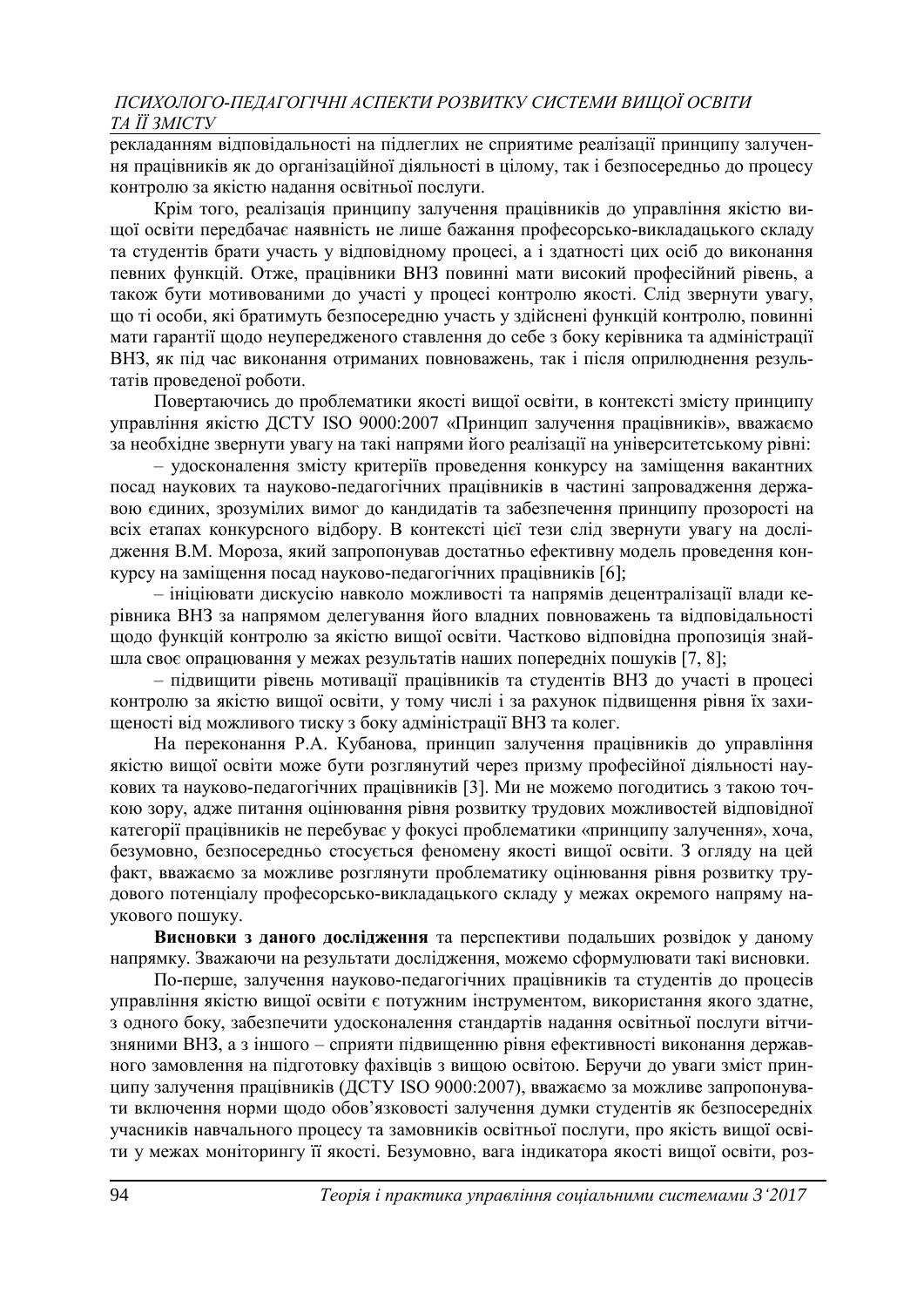рахунок якого відбувається за результатами підсумкового аналізу думок студентів, не повинна бути визначальною, адже з огляду на відсутність достатнього рівня концептуальної зрілості у суб'єктів оцінювання (процеси формування системи ціннісних орієнтацій студента, як правило, не є завершеними), ми, на жаль, не можемо говорити про повну об'єктивність отриманого значення відповідного показника. Разом з тим, ігнорування думки студентів щодо якості вищої освіти буде не лише суперечити змісту міжнародних стандартів якості серії ДСТУ ISO 9000:2007, а і викривлювати інформацію щодо значення індикатора оцінки змін у системі вищої освіти.

По-друге, дотримання принципу залучення науково-педагогічних працівників та студентів до управління якістю вищої освіти лише тоді може забезпечити відчутний результат, коли кожен з учасників процесу буде ідентифікувати себе з ВНЗ та мати реальну можливість впливати, як на стратегію його розвитку, так і на зміст і практику реалізації функції контролю за якістю вищої освіти. Досягнення суб'єктами та об'єктами навчального процесу достатнього для об'єктивного оцінювання якості вищої освіти рівня ідентифікації може бути забезпечено лише за умови підсилення ролі університетських організацій самоврядування в управлінні ВНЗ та одночасного обмеження впливу адміністрації ВНЗ на вирішення кадрових питань. Вважаємо, існуючі норми та практики проведення конкурсного відбору при заміщенні вакантних посад науковопедагогічних працівників та укладання з ними трудових договорів не є ефективними та такими, що не забезпечують високу якість комплектування ВНЗ кадрами. Позбавлення адміністрації ВНЗ можливості впливати на результати конкурсу, перш за все, за рахунок формулювання єдиних вимог щодо фахового, професійного і кваліфікаційного рівня кандидатів, а також норми про обов'язковість висвітлення на відкритому інформаційному ресурсі попередніх результатів оцінювання претендентів на заміщення вакантної посади, дозволить підвищити рівень незалежності науково-педагогічних працівників у межах процедур моніторінгу якості вищої освіти.

Серед перспективних напрямів в організації наукових пошуків щодо порушеної проблематики слід звернути увагу на ті з них, які пов'язані з аналізом змісту інших принципів міжнародних стандартів якості серії ДСТУ ISO 9000:2007 та опрацюванням пропозицій щодо удосконалення змісту моніторингу якості вищої освіти.

# **Список літератури:**

1. *Грішнова О. А.* Людський, інтелектуальний і соціальний капітал України: сутність, взаємозв'язок, оцінка, напрями розвитку / О.А. Грішнова // Соціально-трудові відносини: теорія та практика. – 2014. – № 1. – С. 34–40

2. *Данилишин Б.* Інноваційна модель економічного розвитку: роль вищої освіти / Б. Данилишин, В. Куценко // Вісник НАН України. – 2005. – № 9. – С. 26–35

3. *Кубанов Р. А.* Реализация принципов ИСО 9000 при проектировании системы управления качеством высшего образования в вузе / Р.А. Кубанов // Infl uence of knowledge and public practice on the development of creative potential and personal success in life: peer-reviewed materials digest (collective monograph) published following the results of the CXXIV International Research and Practice Conference and II stage of the Championship in Psychology and Educational sciences (London, May 12 - May 17, 2016). – London: IASHE, 2016. – Р. 33 – 35

4. *Лук'яненко Д. Г.* Управління міжнародною конкурентоспроможністю в умовах глобалізації економічного розвитку / Лук'яненко Д.Г., Поручник А. М., Антонюк Л. Л. – К. : КНЕУ, 2006. – Т. 2. – 592 с.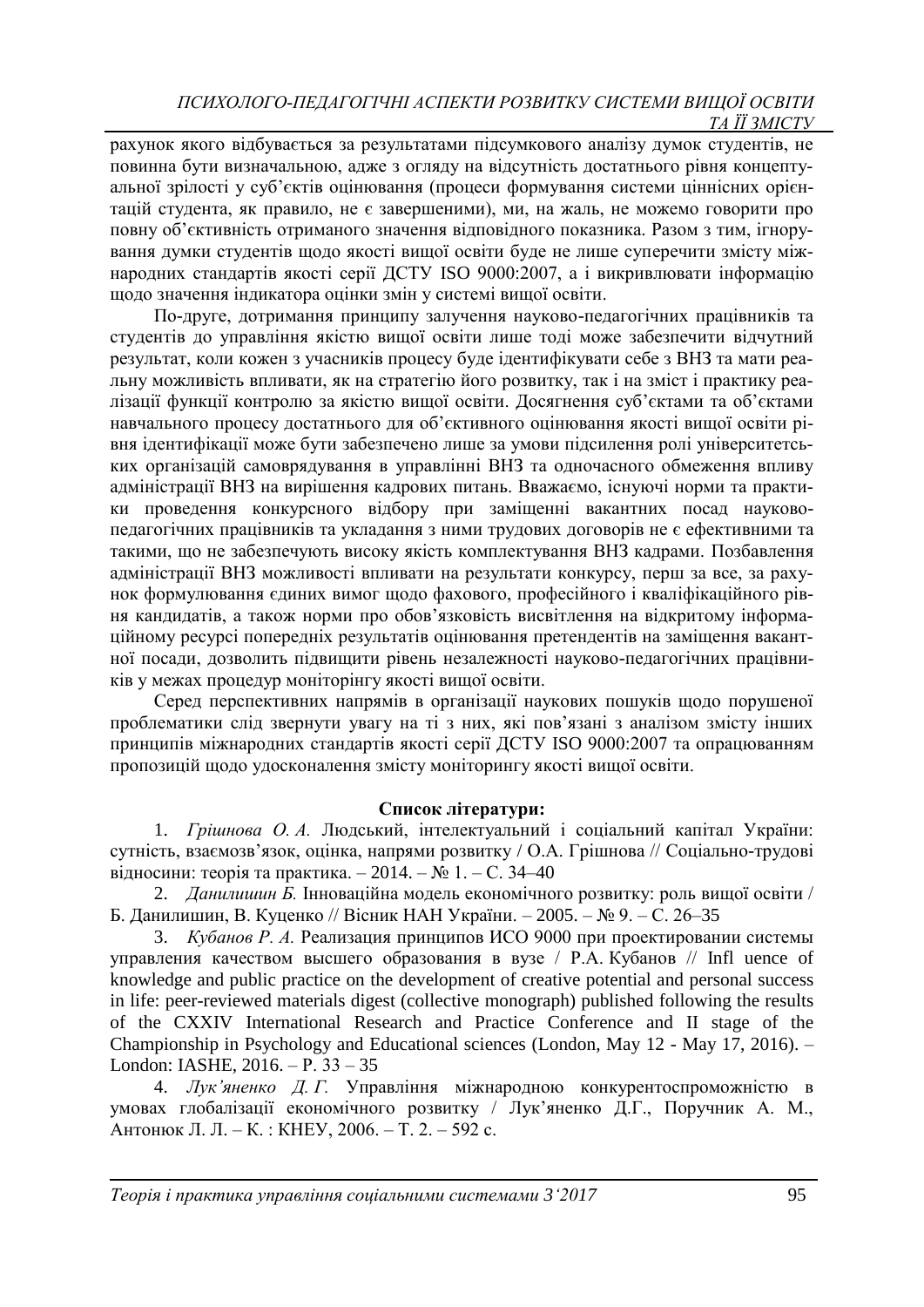5. *Мороз В. М.* Динаміка зміни індексу освіченості населення в Україні як якісна характеристика системи трудового потенціалу країни / В.М. Мороз // Вісник Національної академії державного управління при Президентові України. – 2009. – №2. – С. 249–256

6. *Мороз В. М.* Конкурс на заміщення посад науково-педагогічних працівників, як складова механізму державного управління розвитком трудового потенціалу вищого навчального закладу / В.М. Мороз // Збірник наукових праць ЛРІДУ НАДУ «Ефективність державного управління». – 2014. – №38. – С. 252–259

7. *Мороз С. А.* Державне управління та університетська автономія в системі розвитку трудового потенціалу вищого навчального закладу / С. А. Мороз // Вісник НУЦЗУ (Серія «Державне управління»). – 2016. – Вип. 1 (4). – С. 18–26

8. *Мороз С. А.* Місце та роль трудового потенціалу ВНЗ у формуванні та розвитку національної гуманітарно-технічної еліти: державно-управлінський аспект / С. А. Мороз // Теорія і практика управління соціальними системами. – 2015. – №3. – С. 102–110

9. *Мороз С. А*. Зміст дефініції «якість вищої освіти» в контексті наукових поглядів представників східноєвропейських наукових шкіл / С.А. Мороз, В.М. Мороз // Теорія і практика управління соціальними системами: філософія, психологія, педагогіка, соціологія – 2017. – №2. – С. 58–71

10. Паспорт спеціальності 13.00.06 – Теорія та методика управління освітою [електронний ресурс] / Про затвердження переліку паспортів у галузі педагогічних наук // Постанова Президії вищої атестаційної комісії України від 14.09.2006, № 6-06/8. – Режим доступу: [file:///D:/user/Downloads/13\\_00\\_06%20\(1\).pdf](file:///D:/user/Downloads/13_00_06%20(1).pdf)

11. Проект концепції розвитку освіти України на період 2015–2025 років [електронний ресурс] / Громадське обговорення: 2014 рік // Офіційний веб-сайт Міністерства освіти і науки України. – Режим доступу: [http://old.mon.gov.ua/ua/pr](http://old.mon.gov.ua/ua/pr-viddil/1312/1390288033/1414672797/)[viddil/1312/1390288033/1414672797/](http://old.mon.gov.ua/ua/pr-viddil/1312/1390288033/1414672797/)

12. Ранкове засідання шостої сесії Верховної Ради восьмого скликання: 14.07.2017 [електронний ресурс] / Інформаційне управління Апарату Верховної Ради України // Верховна Рада України: офіційний веб-портал. – Режим доступу: <http://rada.gov.ua/news/Novyny/147341.html>

13. Системи управління якістю: основні положення та словник термінів (ISO 9000:2005, IDT) / ДСТУ ISO 9000:2007 // Національний стандарт України. – Київ: Держспоживстандарт України, 2008. – Режим доступу: [http://dbn.at.ua/\\_ld/11/1128\\_432\\_iso9000-1-.pdf](http://dbn.at.ua/_ld/11/1128_432_iso9000-1-.pdf)

14. Шаров О.І. 2017-го систему вищої освіти очікують чотири ключові зміни [електронний ресурс] / О.І. Шаров // Міністерство освіти і науки України: новини від 16.01.2017. – Режим доступу: [http://mon.gov.ua/usi-novivni/novini/2017/01/16/«2017-go](http://mon.gov.ua/usi-novivni/novini/2017/01/16/)[sistemu-vishhoyi-osviti-ochikuyut-chotiri-klyuchovi-zmini»,-–-direktor-departamentu/](http://mon.gov.ua/usi-novivni/novini/2017/01/16/)

#### **References:**

1. Hrishnova O.A.(2014). *Liuds'kyj, intelektual'nyj i sotsial'nyj kapital Ukrainy: sutnist', vzaiemozv'iazok, otsinka, napriamy rozvytku* [Human, intellectual and social capital of Ukraine: essence, interconnection, assessment, directions of development]. Sotsial'notrudovi vidnosyny: teoriia ta praktyka – Social-Labor Relations: Theory and Practice, 1, 34– 40 [in Ukrainian].

2. Danylyshyn B. & Kutsenko V. (2005) *Innovatsijna model' ekonomichnoho rozvytku: rol' vyschoi osvity* [Innovative model of economic development: the role of higher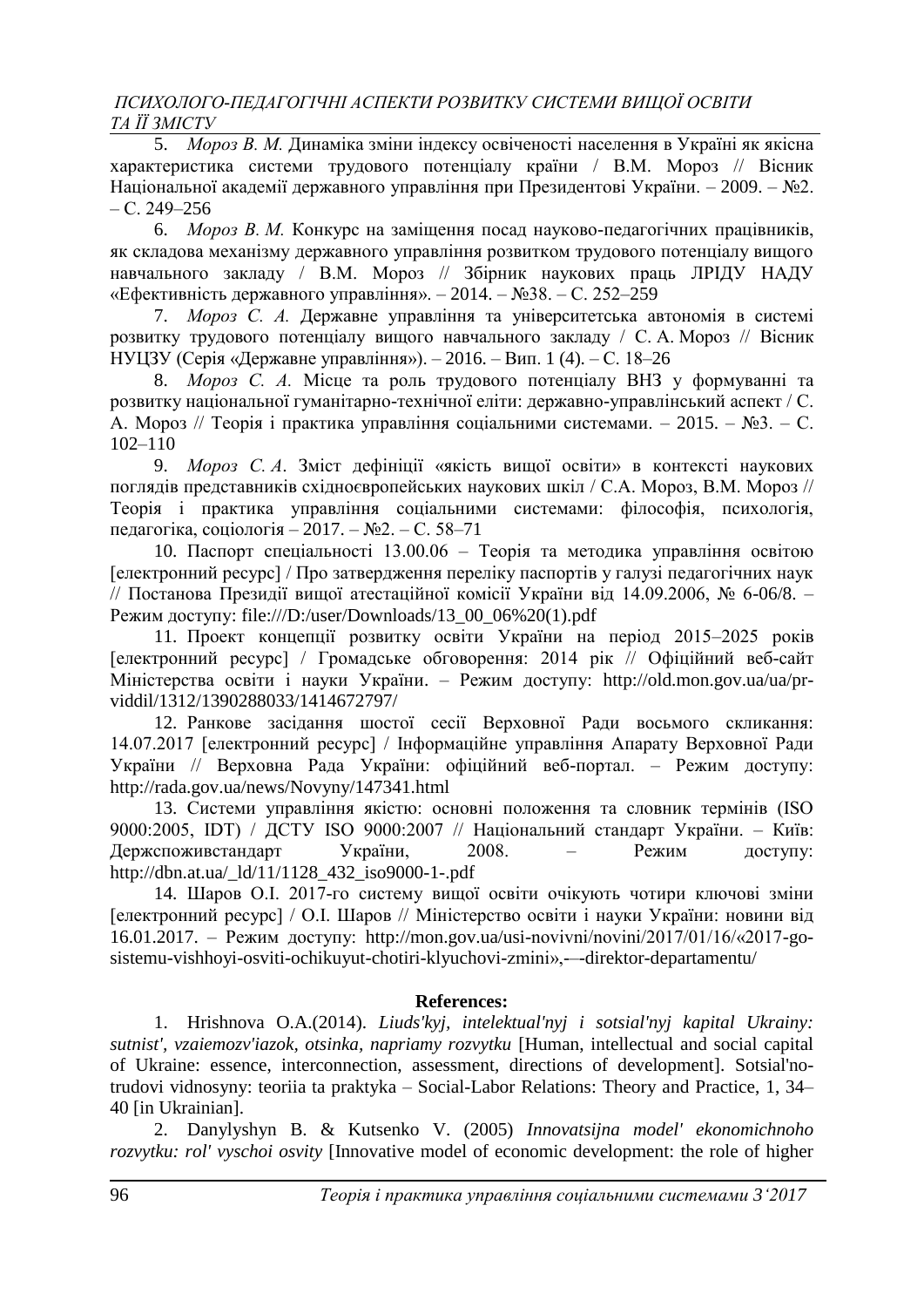education ]. *Visnyk NAN Ukrainy. –* Bulletin of the National Academy of Sciences of Ukraine, 9, 26–35 [in Ukrainian].

3. Kubanov R.A. (2016). *Realizacija principov ISO 9000 pri proektirovanii sistemy upravlenija kachestvom vysshego obrazovanija v vuze* [Implementation of the principles of ISO 9000 in the design of a quality management system for higher education in the university ] Infl uence of knowledge and public practice on the development of creative potential and personal success in life: peer-reviewed materials digest (collective monograph) published following the results of the CXXIV International Research and Practice Conference and II stage of the Championship in Psychology and Educational sciences (London, May 12 - May 17, 2016*).* IASHE, 33 – 35[in Russian].

4. Luk'ianenko D.H., Poruchnyk A. M. & Antoniuk L. L. *Upravlinnia mizhnarodnoiu konkurentospromozhnistiu v umovakh hlobalizatsii ekonomichnoho rozvytku* [Managing international competitiveness in the conditions of globalization of economic development] K.: KNEU, [in Ukrainian].

5. Moroz V.M. *Dynamika zminy indeksu osvichenosti naselennia v Ukraini iak iakisna kharakterystyka systemy trudovoho potentsialu krainy* [Dynamics of the change of the index of education of the population in Ukraine as a qualitative characteristic of the labor potential of the country] Visnyk Natsional'noi akademii derzhavnoho upravlinnia pry Prezydentovi Ukrainy. – Bulletin of the National Academy of Public Administration under the President of Ukraine, 2, 249–256 [in Ukrainian].

6. Moroz V.M. *Konkurs na zamischennia posad naukovo-pedahohichnykh pratsivnykiv, iak skladova mekhanizmu derzhavnoho upravlinnia rozvytkom trudovoho potentsialu vyschoho navchal'noho zakladu* [Competition for the replacement of positions of scientific and pedagogical workers, as an integral part of the mechanism of state management for the development of labor potential of a higher educational institution]. Zbirnyk naukovykh prats' LRIDU NADU «Efektyvnist' derzhavnoho upravlinnia» – Collection of scientific works of LRID NAPA "Efficiency of public administration", 38, 252–259 [in Ukrainian].

7. Moroz S. A. *Derzhavne upravlinnia ta universytets'ka avtonomiia v systemi rozvytku trudovoho potentsialu vyschoho navchal'noho zakladu* [State administration and university autonomy in the system of development of labor potential of a higher educational institution]. Visnyk NUTsZU (Seriia «Derzhavne upravlinnia»). – Bulletin of NUTZU (Series "Public Administration"), 1 (4), 18–26 [in Ukrainian].

8. Moroz S. A. *Mistse ta rol' trudovoho potentsialu VNZ u formuvanni ta rozvytku natsional'noi humanitarno-tekhnichnoi elity: derzhavno-upravlins'kyj aspekt* [Location and role of the labor potential of universities in the formation and development of the national humanitarian and technical elite: the state-management aspect]. Teoriia i praktyka upravlinnia sotsial'nymy systemamy. – The theory and practice of management of social systems, 3, 102– 110, [in Ukrainian].

9. Moroz S.A. & Moroz V. M.. *Zmist definitsii «iakist' vyschoi osvity» v konteksti naukovykh pohliadiv predstavnykiv skhidnoievropejs'kykh naukovykh shkil* [The content of the definition of "quality of higher education" in the context of the scientific views of the representatives of East European scientific schools]. Teoriia i praktyka upravlinnia sotsial'nymy systemamy: filosofiia, psykholohiia, pedahohika, sotsiolohiia – The theory and practice of social systems management: philosophy, psychology, pedagogy, sociology, 2, 58– 71[in Ukrainian]

10. Pasport spetsial'nosti 13.00.06 – Teoriia ta metodyka upravlinnia osvitoiu [Passport of specialty 13.00.06 - Theory and methodology of education management]. Pro zatverdzhennia pereliku pasportiv u haluzi pedahohichnykh nauk [About approval of the list